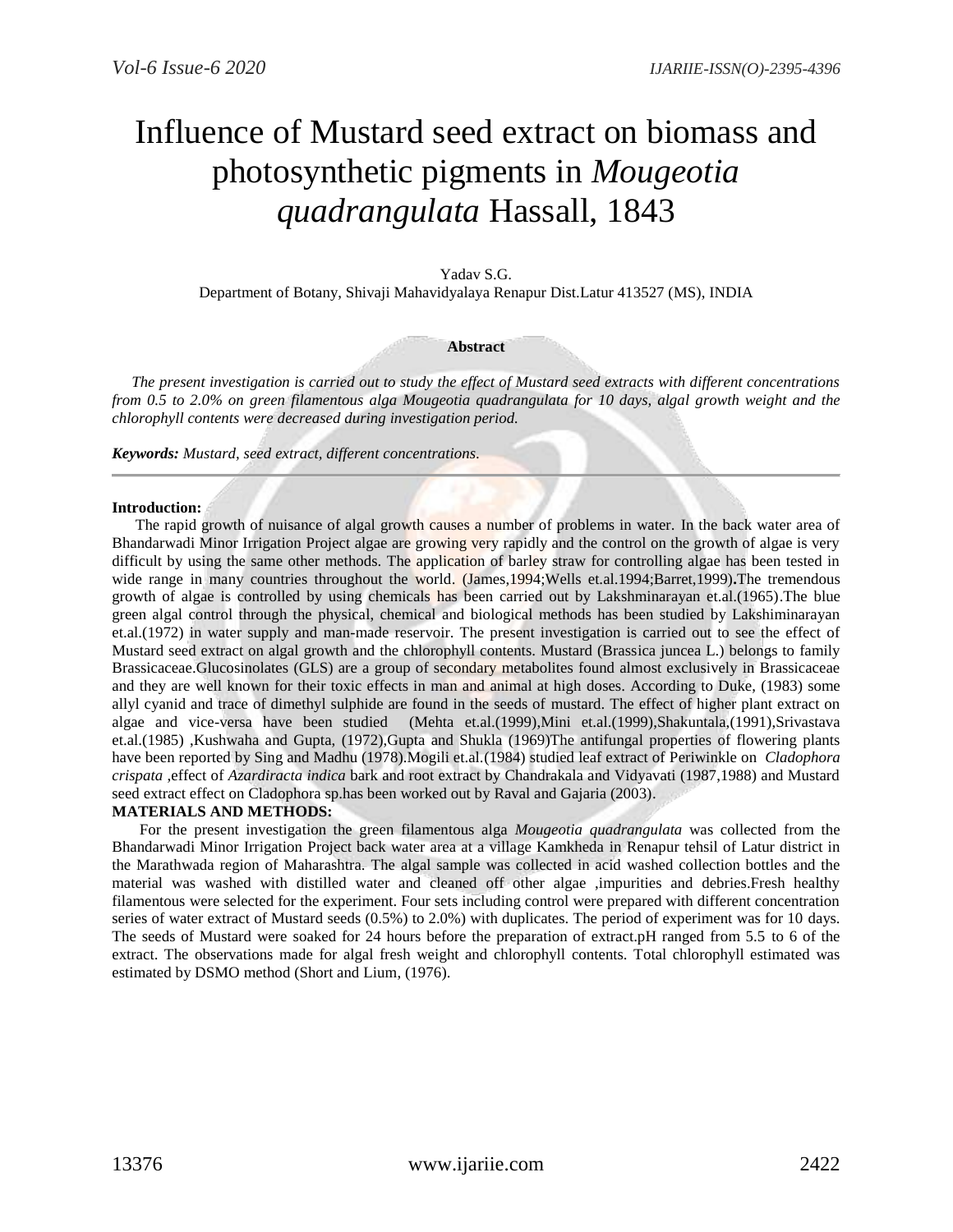## **RESULTS AND DISCUSSION:**

#### **Table.1.Effect of Mustard seed extracts on biomass of algae** *Mougeotia quadrangulata* **(weight in mg):**

| <b>Days</b>  | $0.5\%$ | $1.0\%$ | 1.5% | $2.0\%$ | Control (D/W |  |
|--------------|---------|---------|------|---------|--------------|--|
| ν            | 100     | 100     | 100  | 100     | 100          |  |
|              | 95      | 90      | 85   | 80      | 105          |  |
| ◠            | 90      | 85      | 80   | 70      | 110          |  |
| $\sim$       | 85      | 80      | 70   | 60      | 113          |  |
| 4            | 80      | 75      | 65   | 55      | 117          |  |
|              | 75      | 70      | 60   | 50      | 119          |  |
| <sub>0</sub> | 70      | 65      | 55   | 45      | 125          |  |
| −            | 65      | 60      | 50   | 40      | 127          |  |
| 8            | 50      | 45      | 45   | 35      | 129          |  |
|              | 45      | 40      | 40   | 30      | 132          |  |
| 10           | 40      | 35      | 35   | 25      | 135          |  |

## **Table.2.Effect of Mustard seed extracts on chlorophyll content of** *Mougeotia quadrangulata* **(in mg/gm.):**

| Days     | $0.5\%$ |       |       | 1.0%      |       | 1.5%  |           | 2.0%  |       |           | <b>Control D/W</b> |       |      |       |       |
|----------|---------|-------|-------|-----------|-------|-------|-----------|-------|-------|-----------|--------------------|-------|------|-------|-------|
|          |         |       |       |           |       |       |           |       |       |           |                    |       |      |       |       |
|          | ТC      | Chl.a | Chl.b | <b>TC</b> | Chl.a | Chl.b | <b>TC</b> | Chl.a | Chl.b | <b>TC</b> | Chl.a              | Chl.b | ТC   | Chl.a | Chl.b |
| $\Omega$ | 0.90    | 0.54  | 0.48  | 0.90      | 0.54  | 0.48  | 0.90      | 0.54  | 0.48  | 0.90      | 0.54               | 0.48  | 0.90 | 0.54  | 0.48  |
|          | 0.83    | 0.48  | 0.40  | 0.86      | 0.45  | 0.42  | 0.84      | 0.42  | 0.37  | 0.82      | 0.44               | 0.46  | 0.96 | 0.56  | 0.42  |
| 2        | 0.70    | 0.44  | 0.37  | 0.78      | 0.43  | 0.38  | 0.80      | 0.38  | 0.35  | 0.78      | 0.40               | 0.42  | 1.00 | 0.60  | 0.46  |
| 3        | 0.66    | 0.38  | 0.32  | 0.72      | 0.38  | 0.36  | 0.72      | 0.33  | 0.32  | 0.68      | 0.36               | 0.42  | 1.04 | 0.66  | 0.43  |
| 4        | 0.58    | 0.32  | 0.28  | 0.65      | 0.33  | 0.29  | 0.60      | 0.30  | 0.30  | 0.62      | 0.32               | 0.37  | 1.10 | 0.70  | 0.47  |
| 5        | 0.50    | 0.28  | 0.26  | 0.58      | 0.30  | 0.25  | 0.66      | 0.26  | 0.25  | 0.58      | 0.27               | 0.32  | 1.18 | 0.74  | 0.44  |
| 6        | 0.48    | 0.22  | 0.23  | 0.50      | 0.22  | 0.21  | 0.57      | 0.22  | 0.20  | 0.47      | 0.23               | 0.28  | 1.26 | 0.75  | 0.48  |
|          | 0.40    | 0.20  | 0.24  | 0.42      | 0.18  | 0.18  | 0.48      | 0.20  | 0.18  | 0.40      | 0.20               | 0.25  | 1.30 | 0.77  | 0.54  |
| 8        | 0.35    | 0.18  | 0.21  | 0.30      | 0.15  | 0.16  | 0.40      | 0.18  | 0.15  | 0.35      | 0.16               | 0.20  | 1.35 | 0.80  | 0.56  |
| 9        | 0.37    | 0.14  | 0.17  | 0.22      | 0.10  | 0.12  | 0.30      | 0.15  | 0.13  | 0.28      | 0.14               | 0.15  | 1.40 | 0.80  | 0.62  |
| 10       | 0.30    | 0.10  | 0.12  | 0.15      | 0.08  | 0.10  | 0.25      | 0.10  | 0.12  | 0.20      | 0.12               | 0.12  | l.44 | 0.82  | 0.64  |

In the present study of Mustard seeds, four concentrations (0.5%, 1.0%, 1.5% and 2.0%) showed varied degrees of inhibition and in 2.0% concentration series proved to be lethal for *Mougeotia quadrangulata.*While 0.5% to 1.5% showed less growth inhibition. In all the concentrations of above series the negative correlation of chlorophyll contents were noted. The chlorophyll a content was lesser than the chlorophyll b content so the chlorophyll a suffered more at lower concentration, this might be due to the presence of toxic substance present in mustard seeds. The mustard seeds have strong antibacterial and antifungal properties and sinigrin has been reported to be toxic to certain insect larvae (Duke, 1983).Determination of toxic substance GLS in Mustard seeds is toxic to other plants (Font et.al., 1999; Das et.al.2000).Table 1 shows result of the growth inhibiting activity of mustard seed extract 2.0% showed much better effect on growth and weight inhibition in comparison with control. On the  $10<sup>th</sup>$  day of experiment the alga turns to yellowish and colourless and showed disintegration of filaments and chloroplast. The effect of extract on total chlorophyll, chlorophyll-a and chlorophyll-b is summarized in table 2. Overall 2.0% extract showed marked effect on the total chlorophyll compared to other concentration series. Total chlorophyll, chlorophyll-a and chlorophyll-b were gradually decreased up to 10<sup>th</sup> days. Higher the concentration showed significantly effective for the inhibiting the growth and chlorophyll content of *Mougeotia quadrangulata* Hassall**.** A chlorophyll level in the herbicides treated plants indicate the damage cause to photosynthetic system.The degradation to chlorophyll-a was found to be more rapid than chlorophyll-b with 5ppm of EPTC treatment (Wolf,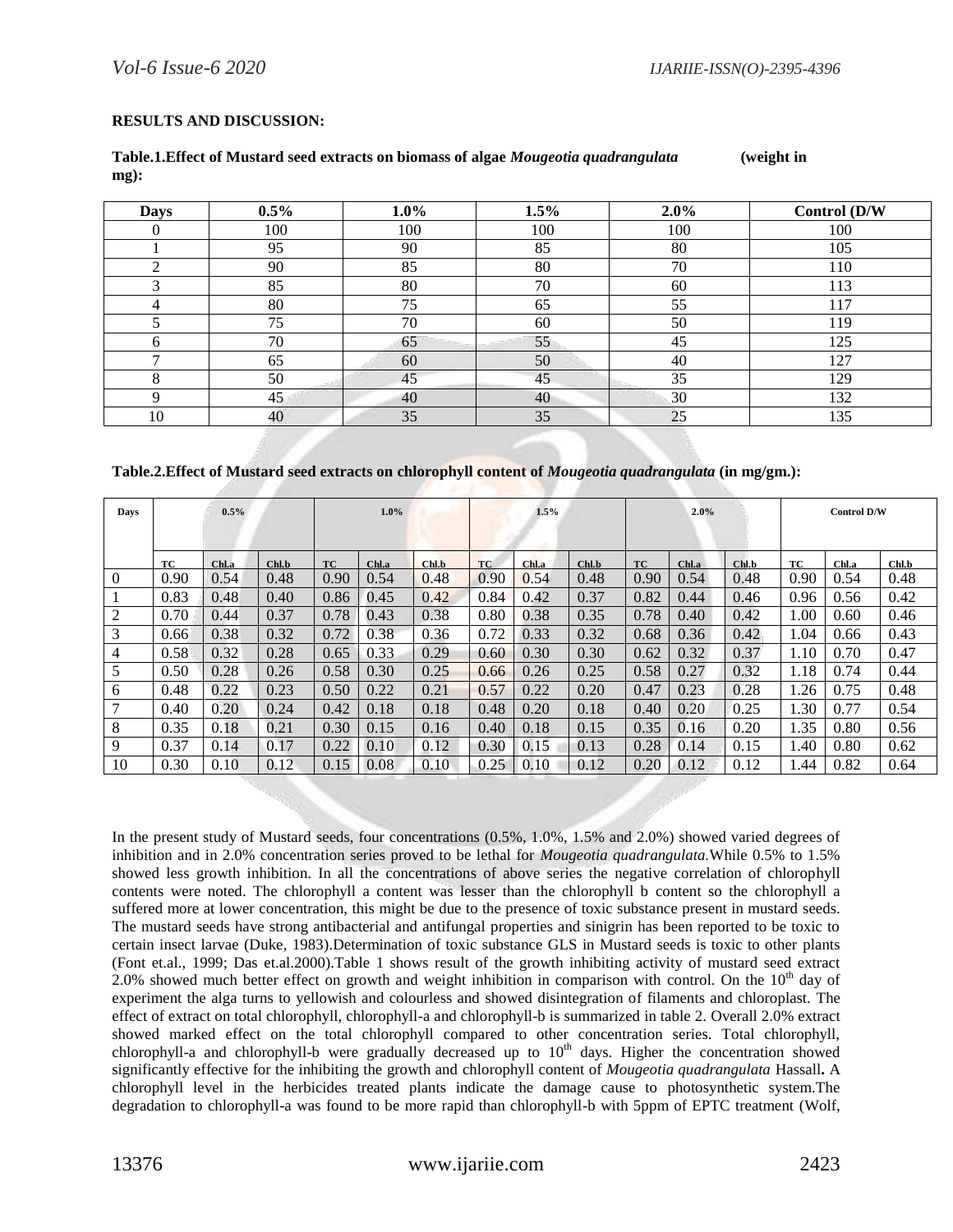1956 and Kaisar Jamil and Shakuntala Devi, 1986). *Cosmarium botrysis* and *Cosmarium praemorsum* proved to be lethal at 0.01 and 0.1concentrations of Ethyl Methane Sulphonate (EMS) and these two species showed the negative correlations between the amount of total chlorophyll content, here chlorophyll-a found less than chlorophyll-b so chlorophyll –a content effected more at lower concentrations treatment only. This might be due to the toxic effect of EMS (Sathaiah et.al., 1989). The chlorophyll-a is first to be affected by 2,4-D than phycocyanin and carotenoids of *Chlorella pyrenoidosa* ( Bertagnoil and Nadakavukaran,1974).*Pithophora oedogonia* (Mont) Wittrock was markedly affected with chemical mutagen DES and growth of organisms was inhibited and various types of spore formation in *Pithophora oedogonia* (Mont) Wittrock with various pigments was observed by Varalaxmi and Vidyavati (1996). The effect of extract reveals that seed of mustard (*Brassica juncea* L.) retard the growth weight and chlorophyll contents of Cladophora crispate (Roth) Kuetz. (Rawal and Gajaria, 2003) .The effect of Periwrinkle leaf showed lower the concentration lower the effect on green filamentous alga, *Cladophora crispata* (Roth) Kuetz. and the higher concentration showed to be lethal effect on alga *Cladophora crispata* (Roth) Kuetz.(Mogilli et.al.,1984). Chandrakala and Vidyavati (1987) reported the morphological effect on *Cladophora crispata* by *Azadirachata indica*. A juice leaf extract at 2.0% of concentration and these series proved to be lethal for the species of Cladophora.Other two series 1.0% and 1.5% showed the inhibition but it were lesser than 2.0% while bark extract of *Azadirachata indica* A.Juss found less dry weight and survival percentage in *Cladophora crispata* (Roth) Kuetz.Whole plants (including roots) extracts of *Parthenium hysterophorus* L. and *Kalanchoe verticillata* L.effect on fresh and healthy filaments *Rhizoclonium hieroglyphicum* (Ag.) Kuetz.and *Lyngbya confervoides* Ag.ex Gomont showed for the survival on 15<sup>th</sup> day .1.0% of *Parthenium* and 1.5% of *Kalanchoe* extracts showed the growth inhibition from the 7<sup>th</sup> day onwards. It was also noted that the 1.0% and 1.5% onwards concentration series *of Parthenium* and *Kalanchoe* proved to be more effective for the mix algae of *Rhizoclonium* and *Lyngbya* than the pure algae. Higher the concentration series higher growth *Rhizoclonium* and *Lyngbya* inhibition and survival of percentage found in the mixture. (Rawal, 2003).

## **REFRENCE:**

Barrett, P.R.F.(1966): Control of algae using Barley straw.Hydrobiologia 340:1-18.

Chandrakala, G.and Vidyavati (1987): Influence of leaf extract of *Azadiracta indica* (L.) on *Cladophora crispata* (Roth) Kuetz. 2nd All India App.Phycological congress.Abstr.pp.3.

Chandrakala, G.and Vidyavati (1988): Effect of bark extract of Azadiracta indica on the growth of Cladophora crispata (Roth) Kuetz.S.J.P.I.Environ.4 (2):27-30.

Das, S., A.K.Tyagi and H.Kaur (2000): Cancer modulation by glucosinolates: A Review.Curr.Sci.79912):1665- 1671.

Duke, J.A. (1983): Handbook of Energy Crops. Unpublished.

Font, R., M.Del Rio, J.D.Pamnam M.Fernandez-Martinez, A., De Haro (1999): Using NIRS for determining Glucosinolates sostenible (CSIS), Almeda Del Obispo s/n 14080 Cordoba, Spain.

Gupta, A.B.and Shukla, A.C. (1969): Effect of algal extract of Phormidium species on growth and development of rice seedling.Hydrobiologia, 4(2):77-84.

James, H.A. (1994): The use of straw to control blue green algal growth report on work undertaken by aquatic weeds research unit 1991-1994 html.www.aquabotanica.com

Kaiser Jamil and G.Shakuntala Devi (1986): The effect of ethyl-S-dipropylthiol carbamat on the chlorophyll and enzyme activity of water hyacianth (Echornia crassipes (Marts) Solms) Indian Bot.Reptr. (1):37-44.

Kushwaha, A.S.and Gupta, A.B. (1972): Effect of pretreating the seeds with extracts of *Phormidium foveolarum* on growth and development of Maize seedlings.Hydribiologia, 35:203-209.

Lakshminarayana, J.S.S., K.W.Chaudhari and Parabrahmam (1972): Blue green algae and their control. Taxonomy and biology of blue green algae, by T.V.Desikachary, University of Madras, Center for Advanced study in Botany, Madras.pp.470-482.

Lakshminarayana, J.S.S., Parabrahmam, M and Ramamani, D. (1965): Algae in water supplies.Proc.Sym.Problems in water treatment held in CPHERI, October, 29-30, pp.175-185. Mehta, P.M., S.N.Mini., and

S.C.Gajaria (1999): Impacts of extracts of higher plants and algae on germination, seedling growth and oxidising enzymes of rice seedlings.Ad.Plant Sci.12 (2):567572.

Mogilli, T., G.Sathaiah and Vidyavati (1984): Effect of leaf extract of periwinkle on Cladophora crispata (Roth) Kuetz.Phycos, 23(1 and 2):254-259.

Rawal, D. (2004): Study of thermal power station and eradication of algal blooms from thermal power station.Ph.D.Thesis, Sardar Patel University, Vallabha Vidyanagar, Gujrat.

Rawal, D.K.and Gajaria, S.C. (2003).Studies on the control of Cladophora algal growth by Mustard seed extract.Nat.Env.and Poll.Tech. 2(1):43-45.